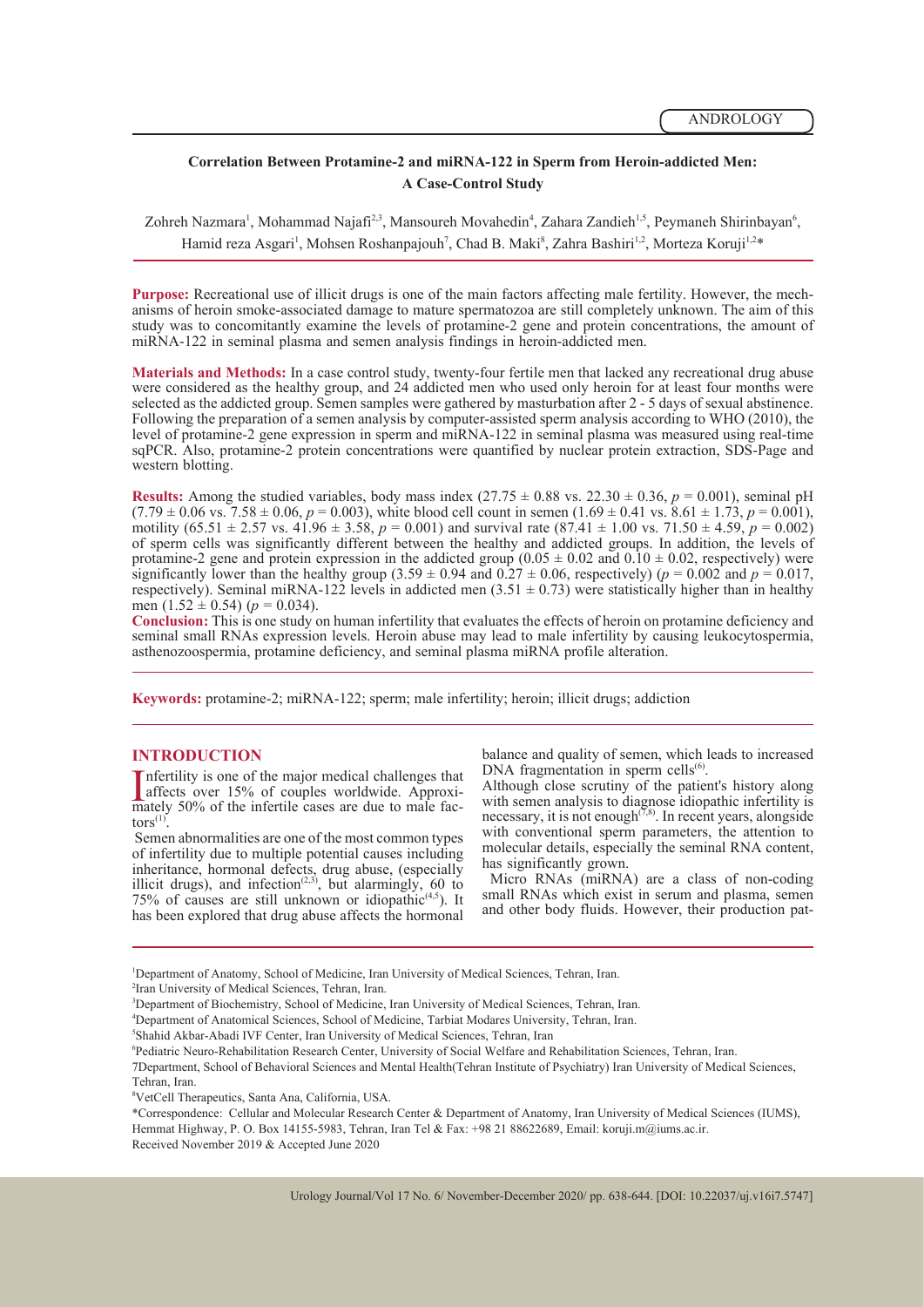| Table 1. Gene primers. |
|------------------------|
|                        |

| <b>LADIC 1.</b> OCHE DIMICIS.         |                                                                                   |                                                           |  |  |
|---------------------------------------|-----------------------------------------------------------------------------------|-----------------------------------------------------------|--|--|
| Gene                                  | <b>Forward Primer</b>                                                             | <b>Reverse Primer</b>                                     |  |  |
| PRM-2<br>B-actin<br>$m\ddot{R}NA-122$ | 5'-CACGCACGAGGTGTACAGG-3'<br>5'-TCCCTGGAGAAGAGCTACG-3'<br>5'- TGGAGTGTGACAATGG-3' | 5'-CAGTGTCTGCGCCTAAAGTGA-3'<br>5'-GTAGTTTCGTGGATGCCACA-3' |  |  |

terns differ in different disease<sup>(9)</sup>. The seminal plasma miRNAs are implicated in the regulation of spermat-<br>ogenesis and gene expression in spermatozoa and the zygote during fertilization. These molecules were used as a novel, non-invasive biomarkers for the diagnosis of infertility and the classification of the types of them<sup> $(10)$ </sup>

<sup>12)</sup>. miRNA-122 is one of the high-expressing seminal miRNAs which alters in patients with azoospermia and asthenozoospermia $^{(10,13)}$ . However, the role of miRNAs, and more specifically, miRNA-122 in infertility are not yet clear<sup>(14,15)</sup>. Likely, recognizing this role will make miRNAs more reliable indicators for identifying and treating infertility.

Recognizing the role of miRNAs in semen comes down to this: miRNAs are bound to be used as more reliable biomarkers for diagnosing different types of infertility, and subsequently dictating their treatment protocol  $(14)$ . The health of the head and more specifically the nucle-<br>us of the sperm depends on the correct expression of the proteins and protamine genes. One of the issues raised in idiopathic infertility is protamination abnormalities<sup>(16)</sup>. In human, there are two types of protamine: protamine-1 (P1) and protamine-2 (P2) and they are expressed equal-<br>ly in the sperm cells<sup>(17)</sup>. The protamine mRNA (PRM) is expressed in round spermatids, whereas the translation is postponed until spermatid elongation<sup>(18,19)</sup>. According to this time interval, protamines play an important role in post-transcription and epigenetics. In addition, a subset of protamine mRNAs are never translated and re-<br>main in mature sperm cells, which is inherited in the zy-<br>gote after fertilization  $^{(20)}$ . Previous studies have shown<br>that miRNA-122a, through binding to its complemen tary sequences in the  $3'$  untranslated regions (UTRs) of the transition protein 2 (Tnp2) mRNA, decreases the target transcription<sup>(21)</sup>. P1, P2<sup> $\degree$ </sup> and Tnps have the same promoter thus, their transcription occurs simultaneous- $Iy^{(22,23)}$ . On the other hand, miRNA-122 is likely to have similar effects on the protamine genes based on miRNA base data. Although the effect of the drug on infertility has been reported, its mechanism and molecular changes remain unclear. In this study, the correlation among miRNA-122 and protamine gene and protein expres- sion levels were studied alongside semen analysis, and miRNA-122's association with protamine and seminal parameters were investigated.

#### **PATIENTS AND METHODS**

#### *Study population*

The medical ethics committee of Iran University of Medical Science approved this study (code: IR.IUMS. rec.1394.9211313202). In case control study, 24 men with normal semen analysis [according to World Health Organization (WHO) 2010 criteria] and 24 heroin-addicted men whose addiction were confirmed by a psychiatrist and experiments, were considered as the teers executed the written informed consent which was conducted according to the Declaration of Helsinki and a questionnaire containing exact demographic informa- tion.

#### *Inclusion and exclusion criteria*

All participants were 20-50-year-old men with normal body mass index (BMI). Other criteria included normozoospermia, in the control group, and only heroin con-<br>sumption for at least four months and collecting sam-<br>ples before initiating drug-tapering treatment protocols, in the addiction ones. Subjects with infertility, AIDS and hepatitis, and alcohol consumption were excluded from the study. Also, if addicted men consumed other narcotics in the last four months, they would be exclud- ed from the study.

*Sampling and preparation* ile containers after 2 to 5 days of sexual abstinence and immediately sent off for processing according to WHO (2010) guidelines. A part of the samples was cryopre- served for nuclear protein evaluation. The rest of the samples were incubated to liquefy at 37 °C for 30 min-<br>utes. Gradient-swim up technique was used to precisely separate spermatozoa from seminal plasma. The pellet

**Table 2.** Demographic, semen analysis, and molecular data in the participants.

|                                                                      | Parameter                                                  |                                      | Control group Mean $\pm$ SD (n) Addicted group Mean $\pm$ SD (n) p-value |                |
|----------------------------------------------------------------------|------------------------------------------------------------|--------------------------------------|--------------------------------------------------------------------------|----------------|
| Demographic data                                                     | Age (year)<br>$\overline{\text{BMI}}$ (kg/m <sup>2</sup> ) | $34.41 \pm 1.25$<br>$27.75 \pm 0.88$ | $34.87 \pm 1.80$<br>$22.30 \pm 0.36$                                     | 0.836<br>0.001 |
| Seminal parameters                                                   |                                                            |                                      |                                                                          |                |
| Semen physical parameters                                            | Volume (ml)                                                | $3.90 \pm 0.35$                      | $3.22 \pm 0.35$                                                          | 0.136          |
|                                                                      | Semen pH                                                   | $7.79 \pm 0.06$                      | $7.58 \pm 0.06$                                                          | 0.003          |
|                                                                      | <b>WBC</b>                                                 | $1.69 \pm 0.41$                      | $8.61 \pm 1.73$                                                          | 0.001          |
| Sperm concentration $(\times 106$ /ml)                               |                                                            | $136.18 \pm 25.23$                   | $146.22 \pm 37.32$                                                       | 0.823          |
| Sperm motility $(\%)$                                                |                                                            | $65.51 \pm 2.57$                     | $41.96 \pm 3.58$                                                         | 0.001          |
| Sperm viability $(\%)$                                               |                                                            | $87.41 \pm 1.00$                     | $71.50 \pm 4.59$                                                         | 0.002          |
| Normal morphology $(\%)$                                             |                                                            | $16.98 \pm 3.97$                     | $12.48 \pm 1.49$                                                         | 0.300          |
| Molecular data Protamine-2 expression<br>level $(2-\Delta\Delta CT)$ |                                                            | $3.59 \pm 0.94$                      | $0.05 \pm 0.02$                                                          | 0.002          |
| Relative density of protamine-2 protein                              |                                                            | $0.27 \pm 0.06$                      | $0.10 \pm 0.02$                                                          | 0.017          |
| miR-122 expression levels $(2-\Delta\overline{\Delta}CT)$            |                                                            | $1.52 \pm 0.54$                      | $3.51 \pm 0.73$                                                          | 0.034          |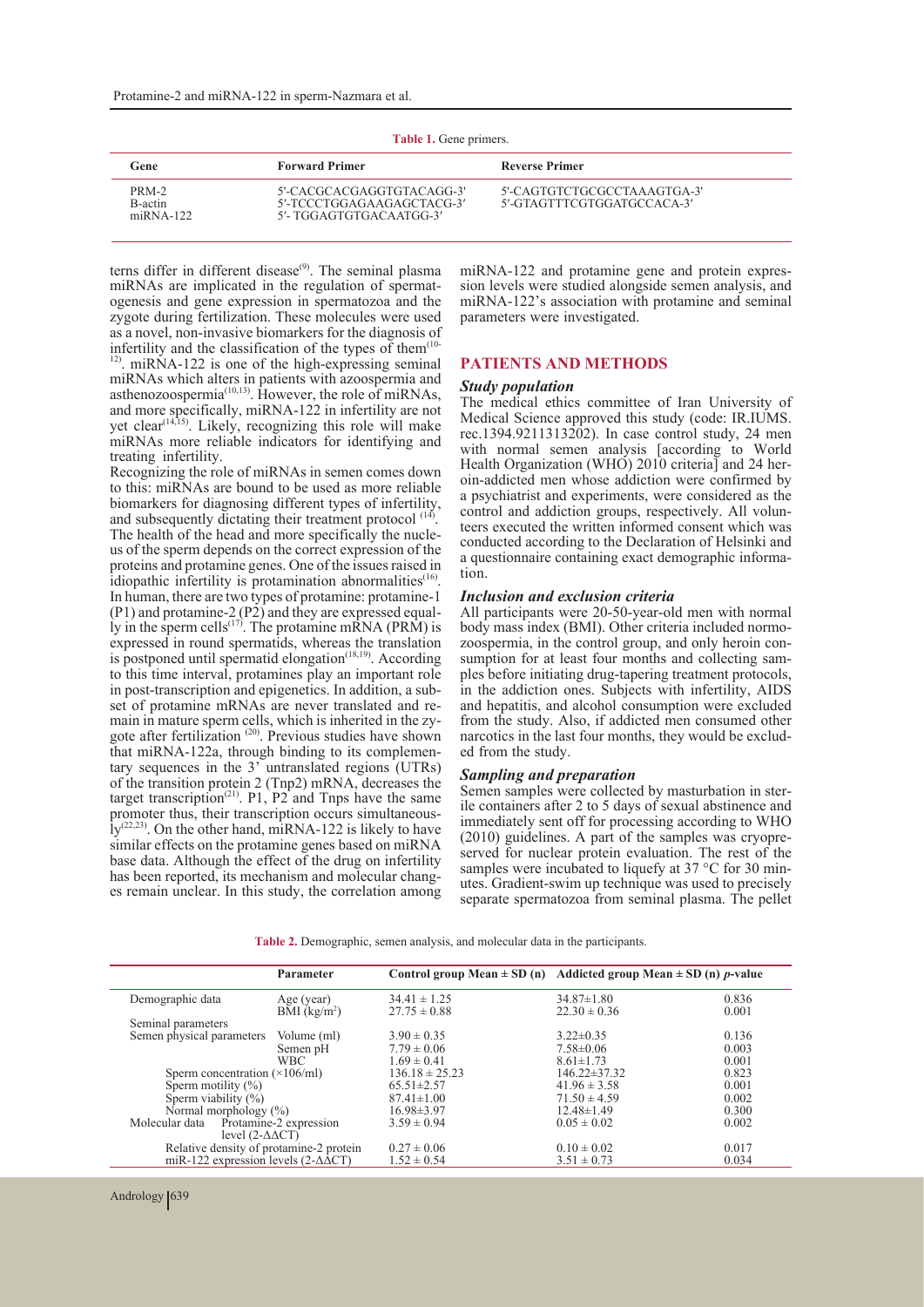|                       |                        | <b>Addiction Seminal pH</b> | <b>Seminal WBC</b>       | <b>Sperm motility</b>    | Sperm viability          | <b>PRM-2</b>             | P <sub>2</sub>    | miRNA-122                |
|-----------------------|------------------------|-----------------------------|--------------------------|--------------------------|--------------------------|--------------------------|-------------------|--------------------------|
| Addiction             | Correlation<br>p value | $-0.362$<br>0.020           | 0.391<br>0.011           | $-0.416$<br>0.007        | $-0.315$<br>0.045        | $-0.562$<br>0.002        | $-0.382$<br>0.144 | 0.440<br>0.019           |
| Seminal<br>pH         | Correlation<br>p value | ٠<br>$\sim$                 | $-0.350$<br>0.025        | 0.234<br>0.141           | 0.043<br>0.790           | 0.190<br>0.343           | 0.008<br>0.975    | $-0.302$<br>0.118        |
| Seminal<br><b>WBC</b> | Correlation<br>p value |                             | $\overline{\phantom{a}}$ | $-0.467$<br>0.012        | $-0.097$<br>0.547        | $-0.267$<br>0.179        | $-0.225$<br>0.402 | 0.471<br>0.011           |
| Sperm<br>motility     | Correlation<br>p value |                             |                          | $\overline{\phantom{a}}$ | 0.832<br>0.001           | 0.437<br>0.023           | 0.457<br>0.075    | $-0.404$<br>0.033        |
| Sperm<br>viability    | Correlation<br>p value |                             |                          |                          | $\overline{\phantom{a}}$ | 0.288<br>0.145           | 0.378<br>0.149    | $-0.533$<br>0.004        |
| PRM-2                 | Correlation<br>p value |                             |                          |                          |                          | $\overline{\phantom{a}}$ | 0.772<br>0.001    | $-0.391$<br>0.050        |
| P <sub>2</sub>        | Correlation<br>p value |                             |                          |                          |                          |                          | $\sim$            | $-0.309$<br>0.244        |
| miRNA-<br>122         | Correlation<br>p value |                             |                          |                          |                          |                          |                   | $\overline{\phantom{a}}$ |

Table 3. Partial correlation between study variables.

This correlation was adjusted for cigarette smoking in the addicted group.

and supernatant of each sample were also subsequently used for total RNA extraction and miRNA assessment.

#### *RNA extraction and cDNA synthesis*

The spermatozoa RNA was prepared using RNeasy Mini Kit (Qiagen, Germany). RNA 260/280 OD ratio and concentration were evaluated by nanodrop. cDNA was synthesized with RT primers according to the man-<br>ufacturer's instructions (QuantiTect Reverse Transcrip-<br>tion Kit, Qiagen, Germany).

#### *Real-time semi-quantitative PCR technique*

The PRM-2 (NM\_001286356.1) expression level was determined by OuantiNova SYBR Green PCR Kit (Oiagen, Germany) and were normalized with Beta-actin gene. The primers for target genes are presented in **Ta- ble 1**. The temperature cycles (n = 45) were generally performed at  $95^{\circ}$ C for 5 s and 59 °C for 30 s.

#### *Total RNA isolation from seminal plasma*

After thawing, seminal plasma aliquots were centri-<br>fuged twice  $(1,600 \text{ g}$  for 10 min, then 16,000 g for 10 min) at 4 °C to harvest cell-free seminal plasma. The supernatant was carefully collected for subsequent as-<br>says.<br>For purification of cell-free total RNA, (primarily miR-

NAs and other small RNAs), from seminal plasma, we used miRNeasy Serum/Plasma Kit (Qiagen, Germany) according to the manufacturer's recommendations. The purity and integrity of RNA were checked by a 260/280

#### nm ratio measurement.

#### *cDNA synthesis and real-time semi-quantitative PCR for miRNA*

The miScript PCR System (Qiagen, Germany) was used for cDNA synthesis and determination of miRNA-122 expression levels. This system consists of the miScript II RT Kit for cDNA synthesis with oligo-dT primers,<br>Ce miR-39 1 miScript Primer Assay to monitor miR-NA purification and amplification, and miScript SYBR Green PCR Kit to enable quantification of miRNA-122 by real-time sqPCR. Expression values were normalized with C. elegans miR-39 mimic as a reference gene.

*Nuclear protein extraction* ually centrifuged at 3000 g for 5 minutes at room tem-<br>perature (RT), and the pellet was washed three times<br>with PBS (500  $\mu$ l each time). The pellet was finally resuspended in 300  $\mu$ l PBS and was sonicated for 5 min-<br>utes under these circumstances: 80 % strength, pulse on 15 seconds and pulse off 5 seconds. Then the samples were boiled for 30 minutes at 95 °C. After centrifugation at 15294  $\times$ g for 20 minutes at 4 °C, and discarding of supernatant, 200 µl lysis buffer (0.2 M Tris-HCl, pH 7.5, containing 1 % SDS, and 10 % glycerol) was added and pipetted. Finally, after freezing and thawing of the specimens in liquid nitrogen five times, samples were centrifuged at  $1\overline{5}294 \times g$  for 20 minutes at 4 °C and the

**Table 4.** Simple linear regression analysis for sperm motility.

| parameters                                                                                                                                                                                                    | В                                                               | <b>Unstandardized Coefficients</b><br>Std. error             | <b>Standardized Coefficients</b><br>Beta                                | <i>p</i> -value                                             |
|---------------------------------------------------------------------------------------------------------------------------------------------------------------------------------------------------------------|-----------------------------------------------------------------|--------------------------------------------------------------|-------------------------------------------------------------------------|-------------------------------------------------------------|
| Age (year)<br>$BMI$ (kg/m2)<br>Cigarette smoking<br>Heroin addiction (yes or no)<br>Duration of opioid dependence (year)<br>Duration of heroin dependence (year)<br>Amounts of heroin consumed (mg/day) 4.168 | 0.137<br>$-0.772$<br>$-5.929$<br>$-24.794$<br>$-0.478$<br>0.259 | 0.395<br>0.756<br>6.954<br>11.148<br>0.410<br>0.662<br>4.394 | 0.052<br>$-0.175$<br>$-0.158$<br>$-0.672$<br>$-0.224$<br>0.070<br>0.185 | 0.731<br>0.314<br>0.400<br>0.033<br>0.252<br>0.699<br>0.349 |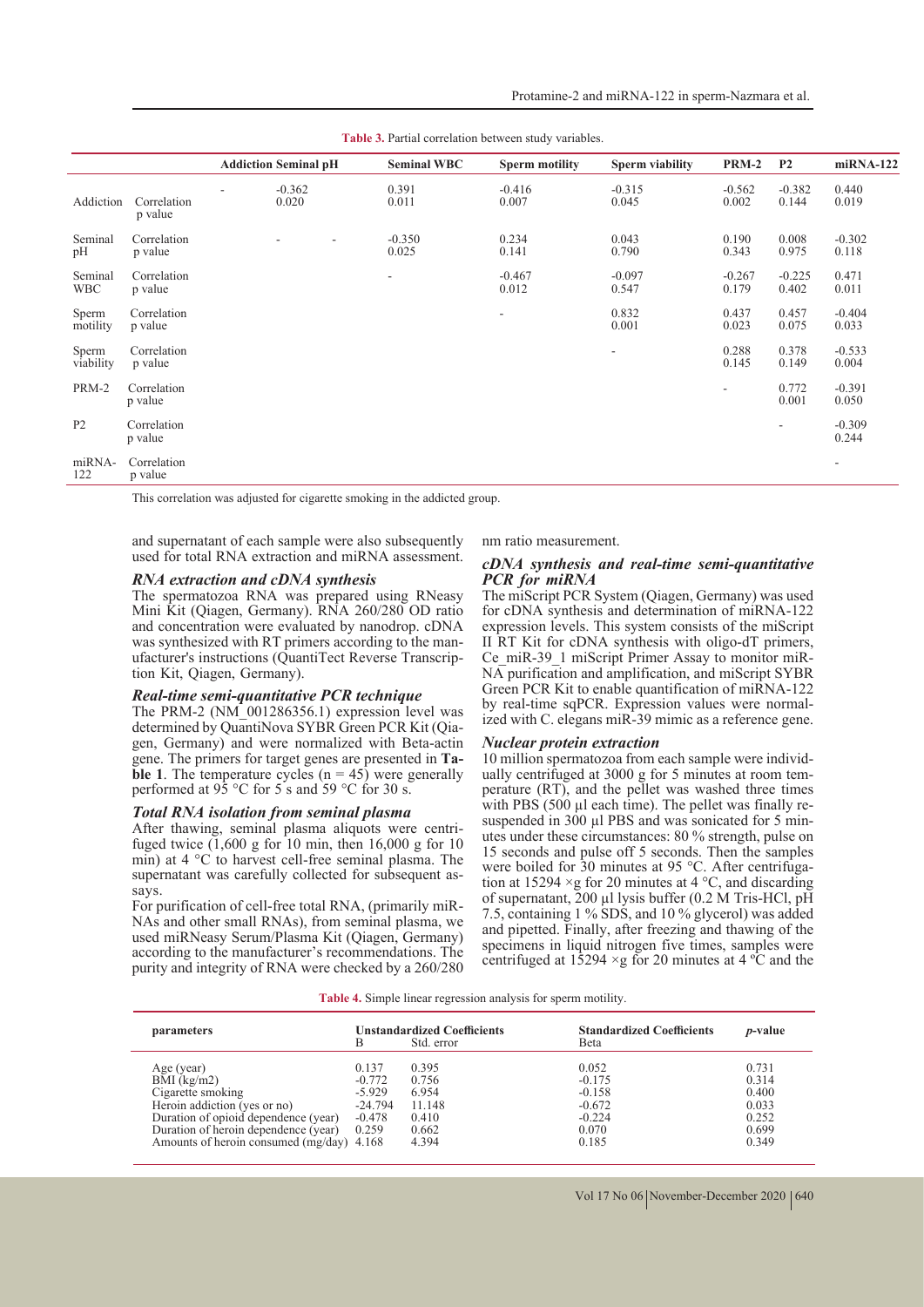

**Figure 1.** Analysis of protamine 2 (P2), beta actin (β-act). (A) Western blot, using an antibody specific for P2 and an antibody specific for (β-act). (B) Nuclear proteins extracted from spermatozoa, separated on a polyacrylamide gel and stained with Coomassie Blue.

supernatant was collected. Extracted protein was concentrated by a concentrator machine and protein content of each sample was calculated by the BCA method (Thermo Scientific™ Pierce™ BCA™ Protein Assay Kit, USA).

#### *Western blotting*

An extracted nuclear protein from each sample was separated by 15 % polyacrylamide SDS-PAGE. After electrotransfer onto a PVDF membrane, blocking was performed in buffer containing 5 % non-fat dry milk in 4 ºC overnight and the membranes were washed with 0.05 % Tween 20 in PBS.

Proteins were detected using anti-protamine 2 antibody (ERP15738, Abcam: MV= 17 kDa) and anti-beta-actin antibody (ab8227, Abcam, MW=41.7 kDa) as pri- mary antibodies, and goat anti-rabbit IgG H&L (HRP) (ab6721, Abcam) as the secondary antibody and were visualized with the ECL reagent (Amersham, Canada) mary antibodies were diluted 1:1,000 in 2 % non-fat dry milk (Biolife) in PBS. The level of protamine was quantified via densitometry and normalized to beta-ac- tin protein levels.

#### *Statistical analysis*

Statistical analysis was performed using a statistical

#### *software package*

SPSS (Ver. 16.0, Chicago, SPSS Inc.). The parametric distribution was evaluated with Kolmogorov- Smirnov test. The differences between groups were statistical- ly determined by Chi-square, independent t-test, and Mann-Whitney test. The binary and multiple regression analyses were performed among gene and protein expression levels and other parameters.  $2-\Delta\Delta CT$  values were used to compare the target gene expression levels.<br> $p$ -value < 0.05 was proposed to be significant. The alphaEasseFC software was also used to determine the

protamine-2 density versus β-actin.

#### **RESULTS**

Demographic and semen analysis information of all participants is shown in Table 2. There was no significant difference in the mean age between the 2 groups  $(34.41 \pm 1.25 \text{ vs. } 34.87 \pm 1.80)$ . Although BMI was in the normal range in both groups, this parameter in the addicted men  $(22.30 \pm 0.36 \text{ kg/m}^2)$  was significantly lower than the healthy men  $(27.75 \pm 0.88 \text{ kg/m}^2)$  ( $p \le$ 0.01). All subjects in the addicted group smoked cigarittes, so this factor was statistically different between the two groups ( $p \leq 0.01$ ). There was no significant difference in semen volume (3.90  $\pm$  0.35 vs. 3.22  $\pm$ 0.35), sperm concentration  $(136.18 \pm 25.23 \text{ vs. } 146.22)$  $\pm$  37.32) or normal morphology (16.98  $\pm$  3.97 vs. 12.48  $\pm$  1.49) between healthy and addicted men. However, seminal pH (7.79  $\pm$  0.06 vs. 7.58  $\pm$  0.06), white blood cells (WBCs) in semen  $(1.69 \pm 0.41 \text{ vs. } 8.61 \pm 1.73)$ , and sperm viability (87.41  $\pm$  1.00 vs. 71.50  $\pm$  4.59) and motility (65.51  $\pm$  2.57 vs. 41.96  $\pm$  3.58) were significantly altered in the heroin consumption group.

# *Protamine-2 gene and protein content and miR- NA-122 expression*

CR were significantly decreased in addicted men versus healthy ones  $(3.59\pm0.94$  and  $0.05\pm0.02$ , respectively; *p* < 0.01). In western blots of sperm nuclear proteins separated by SDS–PAGE (Fig  $\overline{1}$  A, B), increased density in P2 content was also observed in the addicted group  $(0.27 \pm 0.06)$  as compared to the healthy group  $(0.10 \pm 0.06)$ 0.02) ( $p \leq 0.05$ ) (**Table 2**). In addition, the real-time sqPCR analysis revealed that miRNA-122 expression levels were increased in addicted men as compared to the healthy group  $(3.51 \pm 0.73 \text{ versus } 1.52 \pm 0.54)$  (*p*  $\leq 0.05$ ).

#### *Correlation analysis*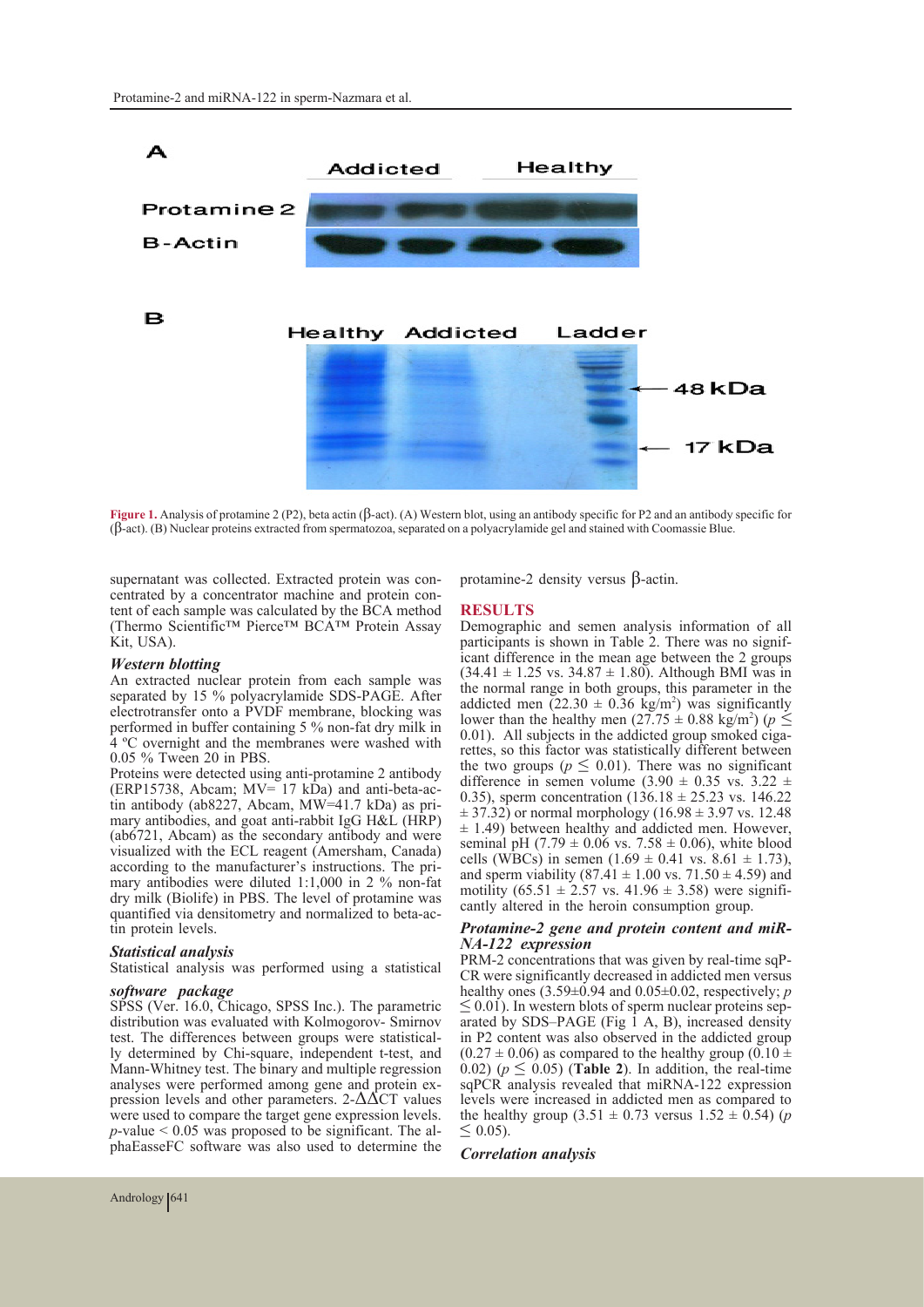Cigarettes were smoked by all participants in the ad- dicted group, but not by participants in the healthy group, so partial correlation was used to eliminate that variable. The correlation results have been presented in ly correlated with seminal acidity and sperm motility. However, there was a positive correlation between the presence of WBC and miRNA-122 expression levels in seminal fluid. The increase in miRNA-122 is associated

with a decrease in motility and survival rate of sperma- tozoa and a reduction in the amount of PRM-2. Among the groups, a positive significant relationship between sperm cell motility and spermatozoa survival rate, and PRM-2 expression levels was demonstrated. The number of copies of PRM-2 was directly correlated with the P2 content.

## *Simultaneous analysis of demographic variables on sperm motility by simple linear regression*

diction, duration of opioid and heroin dependence, and amounts of heroin consumed, only heroin addiction parameter affects sperm motility ( $p < 0.05$ , **Table 4**).

#### **DISCUSSION**

To the best of our knowledge, no study has been con-<br>ducted to addiction science that simultaneously evalu-<br>ates the conventional and molecular parameters asso-<br>ciated with infertility. Main obstacles on the way of<br>human s tions as well as simultaneous polydrug abuse. Our find-<br>ings can contribute to increase our knowledge about the seminal molecular changes in the addicted men.

Although BMI of heroin-addicted men was in the nor-<br>mal range, the mean of this variable in that group was<br>statistically lower than the healthy one. Based on demographic data, the economic and educational condition of heroin consumers were different from healthy men. Based on the previous many human and animal studies, we conclude that a decrease in BMI in addiction cases  $(3,5,24,25)$ . Yilmaz et al. (1999) determined morphine reduced body weight with decreased metabolism caused by inhibition of androgen production along with the reduction of gastrointestinal activity<sup>(25)</sup>. Illicit drugs can compete with food for brain reward sites, and decrease appetite<sup>(26,27</sup>). Based on these results, it would be expected BMI is a heroin-dependent variable and is considered as a physiological change in the drug users. It seems that one of the possible pathways for heroin

effects on gametogenesis is with BMI reduction. PH and WBC count are some of the seminal quality cri- teria, which decreased and increased in the addiction group, respectively. The results of partial correlations and previous studies suggests that the presence of WBC changes seminal pH leads to acidification of seminal  $fluid<sup>(28)</sup>$  and reduced survival rate and motility of sperm  $f_{(28)}^{(28)}$  and reduced survival rate and motility of sperm  $cells<sup>(29)</sup>$ . Similar to the link between heroin addiction and BMI reduction, leukocytospermia, which refers to the presence of leukocytes in semen, is one of the inherent heroin-related clinical manifestations. Leuko-cytes produce reactive oxygen species (ROS) in semen and contribute to male infertility  $(7,8,30)$ . Few studies have investigated sperm microenvironment in addicted cases. However, our finding is in line with Agrawal et al. (2014) and Nazmara et al. (2019) who reported leuko-cytospermia in addicted cases  $(5,8)$ .

In this study, protamine-2 content (gene and protein) in ejaculated spermatozoa and miRNA-122 levels in sem-<br>inal fluid showed that addiction could lead to protamine<br>deficiency and alter the functionality of cell-free seminal RNAs. It seems that insufficiency of protamine-2 in the addicted group is dependent on epigenetic regulators. Data on the copy number of protamine-2 mRNA confirms this conclusion in three ways. First: the significant positive correlation between protamine-2 protein<br>and mRNA levels could support the idea that diminished P2 content was due to the low levels of PRM2. Second: the negative correlation between PRM2 and miRNA-122 levels suggests that abnormally high levels of miRNA-122 may lead to protamine-2 transcripts would be inaccessible or non-functional ones. Third: an abnormally high level of miRNA-122 and its association with seminal acidification and leukocytospermia, along with the correlation of these factors with addiction, suggests that the increase of miRNA-122 may be affected by heroin-dependent seminal changes.

Protamine-2 is the most important protein involved in spermatozoa chromosome condensation<sup>(31)</sup>. It is said that a defect in protamine gene expression is not due to gene mutations and may reflect new transcription regulations or incomplete post-translational processes (32). As previously mentioned, protamine transcription and translation is temporally uncoupled during sper-<br>miogenesis<sup>(33)</sup>. Although this time-separation is critical to the sperm development and is transcriptionally gene silent, it can make protamine mRNAs sensitive to intra- and extra-cellular alterations which result in pro-<br>tamine deficiency. The most important hypothesis for reducing protein in a condition where the level of gene expression is low, (as in the present study), or normal is summarized: (a)Abnormalities in the post-translational process of P2: Defective protein kinases and their activating pathways were reported in patients with dimin-<br>ished P2 concentration by Aoki and Carrell  $(2003)^{(34)}$ and Wu et al.  $(2000)^{(35)}$ . (b) Reduction in PRM2 levels: in mice, miRNA-469 binds to the coding regions of Tnp2 and PRM2, and hence represses those protein ex- pressions at the translation level with minor effects on mRNA degradation<sup>(23)</sup>. Furthermore, inhibition of Tnp2 transcription, (one of the most widely studied genes in humans), was achieved by binding miRNA-122 to 3'-UTR of Tnp2 and its endonucleolytic cleavage activity in sperm-like cells<sup>(22)</sup>. These are two examples of post-transcriptional regulation by miRNAs and our findings were consistent with the reports by the afore-<br>mentioned investigators.<br>The presence of protamine-2 transcripts in mature sper-

matozoa RNA profiles and its transfer to the oocyte during fertilization<sup>(36)</sup> indicates the importance of the protamine-2 mRNA as a gene expression regulator in those cells. In other words, PRM2 not only contributes to toroidal structure, but also can be considered as one of the biomarkers which guarantees successful fertili- zation.

Motility was another modified parameter in the addiction group which was measured and reported by computer-assisted sperm analysis (CASA). Considering that PRM2 and miRNA-122 levels had significant correlations with sperm motility, it is legitimate to speculate that heroin abuse affects chromatin packaging, expression of motility-related genes, and sperm viability, resulting in asthenospermia. Up-regulation of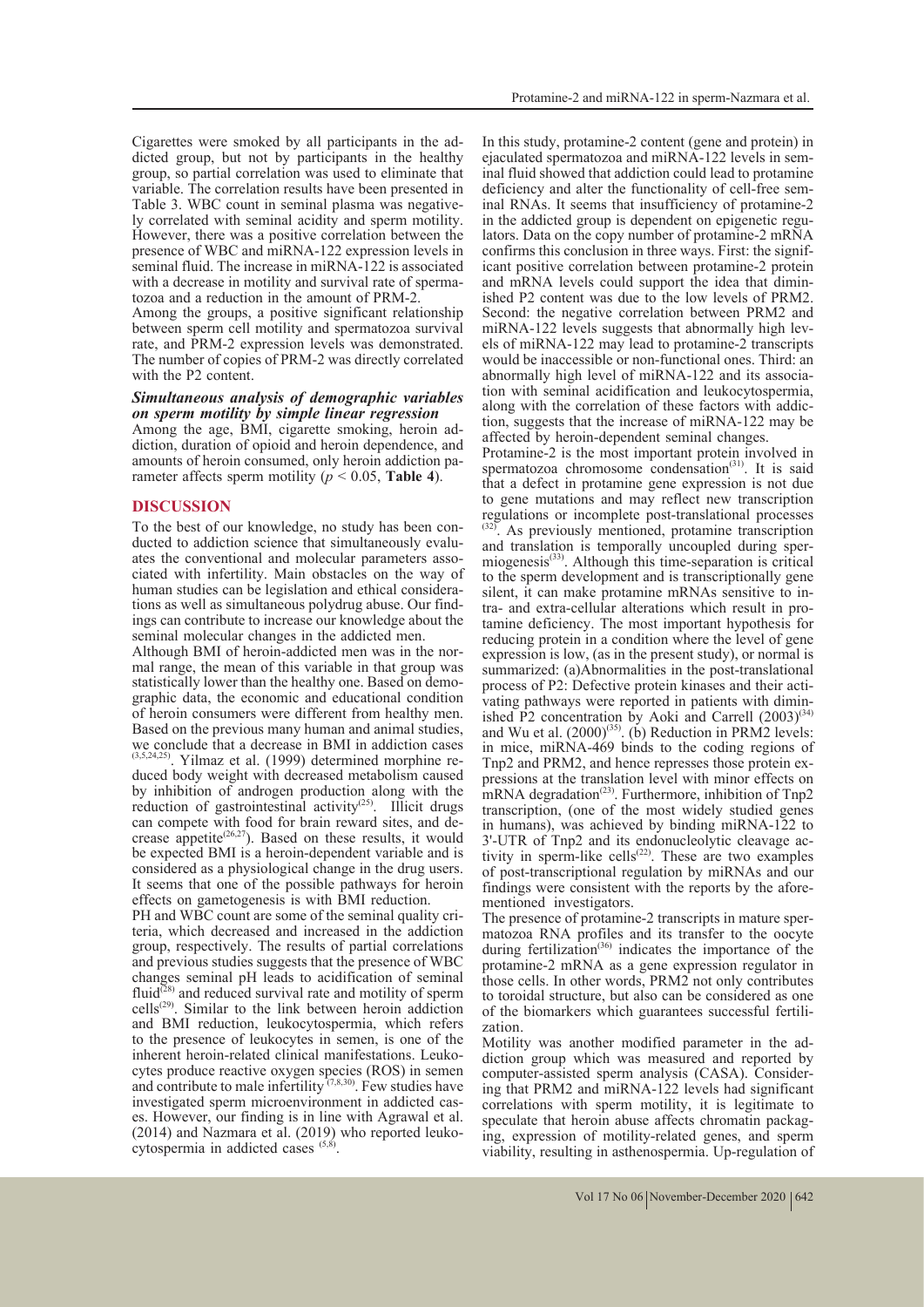miRNA-122 in patients with asthenozoospermia<sup>(14)</sup> de-<br>creased motility with increased % DFI (DNA Fragmen-<br>tation Index) in opiate users, especially heroin-addicted<br>men<sup>(37)</sup>, depression of sperm motility along with movemen<sup>(37)</sup>, depression of sperm motility along with move-<br>ment-related gene impairment, including Catsperes, in mice that were addicted to Iranian kerack<sup>(24)</sup>, are part of the studies which have similarities with our study.

Semen and sperm cells are a major source of endorphins and enkephalins<sup>(38)</sup>, and their defined activity levels are required to regulate sperm motility<sup>(39)</sup>. However, heroin as a  $\mu$ -agonist decreased sperm motility<sup>(40)</sup>. In view of cigarette smoking is the most confounding factor affecting sperm mobility<sup>(41)</sup>, and all participants in addicted group smoking cigarettes, simple linear regression was used to explore the most important demographic factors affecting mobility. Our findings showed that among the studied demographic variables, heroin addiction has the most deleterious effect on sperm motility.<br>Our recommendations for further research are: Evalu-

ation of other factors associated with nuclear condensation; In vitro assessment of the impact of heroin on ejaculated semen; The study of sperm surface receptors which are necessary in sperm-oocyte attachment.

#### **ACKNOWLEDGEMENTS**

The research team would like to thank the individuals who participated in this study. This study was supported by Iran University of Medical Sciences (IUMS), (Number: 94-02-30-25973) and INSF (number: 94017358).

#### **FUNDING**

This study was funded by a grant from Iran Universi- ty of Medical Sciences (IUMS), (Number: 94-02-30- 25973) and INSF (number: 94017358) for a Ph.D. stu- dent thesis.

### **CONFLICT OF INTEREST**

No potential conflict of interest was reported by the au- thors.

# **REFERENCES**<br>1. Amini F.

- **1.** Amini F, Mashayekhi Z, Rahimi H, Morad G. Craniofacial morphologic parameters in a Persian population: an anthropometric study. J Craniofac Surg. 2014;25:1874-81.
- **2.** Yilmaz B, Konar V, Kutlu S, et al. Influence of chronic morphine exposure on serum LH, FSH, testosterone levels, and body and testicular weights in the developing male rat. Archives of andrology. 1999;43:189-96.
- **3.** Simin F, Zahra T. Effect of heroin used in Iran on male fertility of mice. International Journal of Pharmacology. 2007;3:406-10.
- **4.** Diamond Jr F, Ringenberg L, Macdonald D, et al. Effects of drug and alcohol abuse upon pituitary-testicular function in adolescent males. Journal of Adolescent Health Care. 1986;7:28-33.
- **5.** Nazmara Z, Najafi M, Rezaei-Mojaz S, et al. The Effect of Heroin Addiction on Human Sperm Parameters, Histone-to-Protamine Transition, and Serum Sexual Hormones Levels. Urology journal. 2019;16:289-94.
- **6.** Blüml V, Kapusta N, Vyssoki B, Kogoj D, Walter H, Lesch OM. Relationship between

substance use and body mass index in young males. The American journal on addictions. 2012;21:72-7.

- **7.** Hagan S, Khurana N, Chandra S, et al. Differential expression of novel biomarkers (TLR‐2, TLR‐4, COX‐2, and Nrf‐2) of inflammation and oxidative stress in semen of leukocytospermia patients. Andrology. 2015;3:848-55.
- **8.** Agarwal A, Mulgund A, Alshahrani S, et al. Reactive oxygen species and sperm DNA damage in infertile men presenting with low level leukocytospermia. Reproductive biology and endocrinology. 2014;12:126.
- **9.** Balhorn R. The protamine family of sperm nuclear proteins. Genome biology. 2007;8:227.
- **10.** Aoki VW. Characterization of human sperm protamine deficiency and the implications for human male infertility: The University of Utah; 2005.
- **11.** Aoki VW, Liu L, Carrell DT. A novel mechanism of protamine expression deregulation highlighted by abnormal protamine transcript retention in infertile human males with sperm protamine deficiency. Molecular human reproduction. 2006;12:41- 50.
- **12.** Aoki VW, Carrell DT. Human protamines and the developing spermatid: their structure, function, expression and relationship with male infertility. Asian journal of andrology. 2003;5:315-24.
- **13.** Wu JY, Ribar TJ, Cummings DE, Burton KA, McKnight GS, Means AR. Spermiogenesis and exchange of basic nuclear proteins are impaired in male germ cells lacking Camk4. Nature genetics. 2000;25:448-52.
- **14.** Abu-Halima M, Hammadeh M, Backes C, et al. Panel of five microRNAs as potential biomarkers for the diagnosis and assessment of male infertility. Fertil Steril. 2014;102:989- 97 e1.
- **15.** Liu T, Cheng W, Gao Y, Wang H, Liu Z. Microarray analysis of microRNA expression patterns in the semen of infertile men with semen abnormalities. Mol Med Rep. 2012;6:535-42.
- **16.** Dai L, Tsai-Morris C-H, Sato H, et al. Testis-specific miRNA-469 up-regulated in gonadotropin-regulated testicular RNA helicase (GRTH/DDX25)-null mice silences transition protein 2 and protamine 2 messages at sites within coding region implications of its role in germ cell development. Journal of Biological Chemistry. 2011;286:44306-18.
- 17. Yu Z, Raabe T, Hecht NB. MicroRNA<br>Mirn122a reduces expression of the reduces expression of the posttranscriptionally regulated germ cell transition protein 2 (Tnp2) messenger RNA (mRNA) by mRNA cleavage. Biology of reproduction. 2005;73:427-33.
- **18.** Abu-Halima M, Hammadeh M, Backes C, et al. Panel of five microRNAs as potential biomarkers for the diagnosis and assessment of male infertility. Fertility and sterility. 2014;102:989-97. e1.